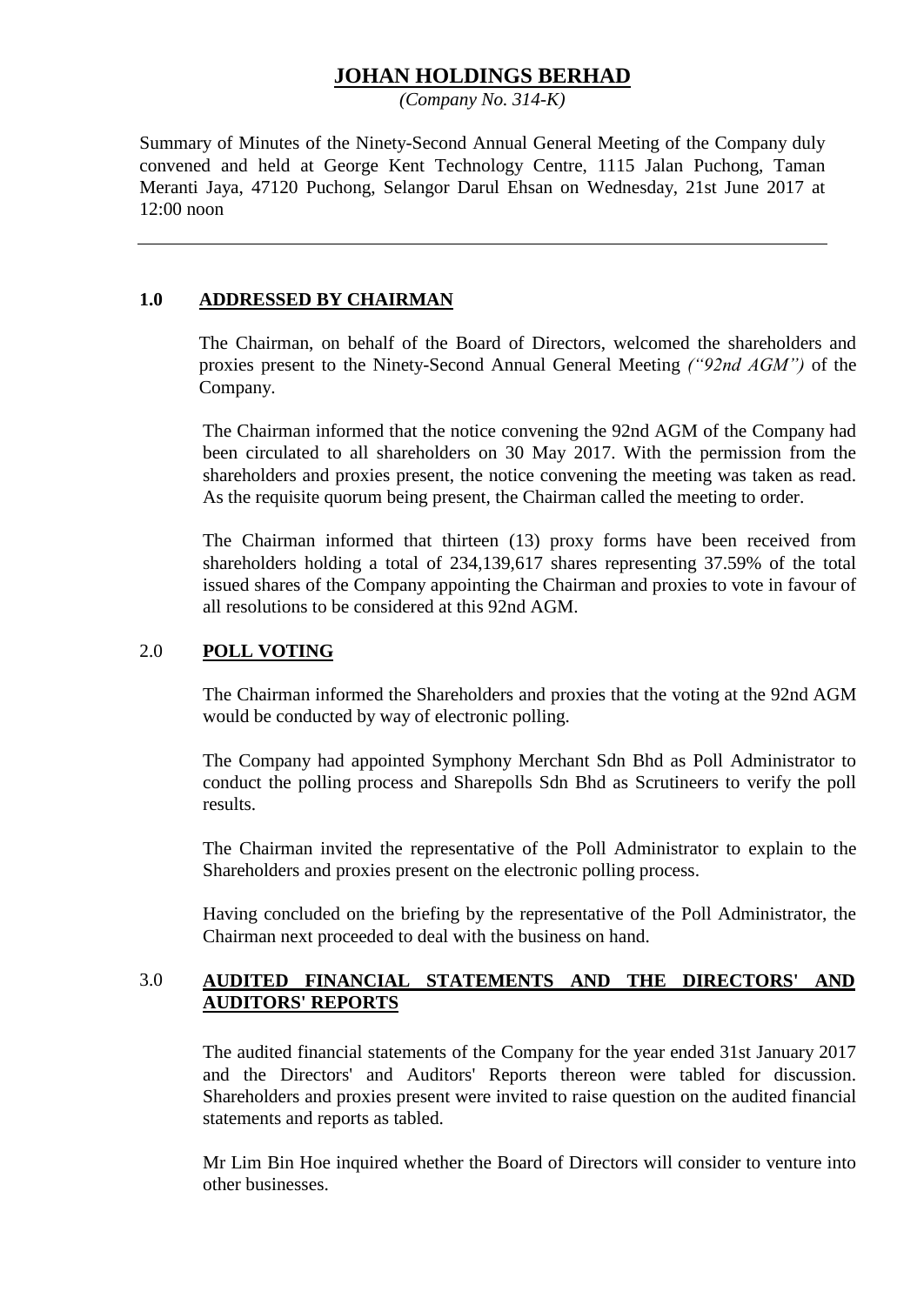The Chairman replied that the Board of Directors recognised the competitiveness in the current credit card business and had ceased the business of Diners Club Malaysia in December 2015. Diners Club Singapore performed better but still faced competition with banks. Nature's Farm Singapore had been disposed of due to the downturn in business and escalating rental of its operating outlets. The Chairman informed that the Board of Directors is exploring into new business to replace those loss making businesses which had been disposed of.

There being no other questions from shareholders, it was recorded that the audited financial statements of the Company for the year ended 31st January 2017 and the Directors' and Auditors' Reports thereon had been duly tabled and received by the Shareholders.

### 4.0 **POLL RESULTS**

All the resolutions tabled at the  $92<sup>nd</sup>$  AGM of the Company were duly passed by the shareholders of the Company and the poll results of the resolutions as summarised below:-

|                                                                                                                                                                             | <b>FOR</b>    |      | <b>AGAINST</b> |          |
|-----------------------------------------------------------------------------------------------------------------------------------------------------------------------------|---------------|------|----------------|----------|
|                                                                                                                                                                             | No. of shares | $\%$ | No. of shares  | $\%$     |
| <b>Ordinary Resolution 1</b><br>To re-elect Mr Ooi Teng Chew as a<br>Director                                                                                               | 354,701,484   | 100  | $\overline{0}$ | $\theta$ |
| <b>Ordinary Resolution 2</b><br>To re-appoint Puan Sri Datin Tan<br>Swee Bee as a Director                                                                                  | 354,891,484   | 100  | $\overline{0}$ | $\Omega$ |
| <b>Ordinary Resolution 3</b><br>To re-appoint Dato' Ahmad<br>Khairummuzammil Bin Mohd<br><b>Yusoff as a Director</b>                                                        | 354,901,484   | 100  | $\theta$       | $\Omega$ |
| <b>Ordinary Resolution 4</b><br>To re-appoint Tan Sri Dato' Seri Dr<br>Ting Chew Peh as a Director                                                                          | 354,891,484   | 100  | $\theta$       | $\theta$ |
| <b>Ordinary Resolution 5</b><br>To approve the payment of<br>Directors' fees and benefits to Non-<br><b>Executive Directors for financial</b><br>year ended 31 January 2017 | 354,891,484   | 100  | $\theta$       | $\Omega$ |
| <b>Ordinary Resolution 6</b><br>Re-appointment of Deloitte PLT as<br>the Company's Auditors and to<br>authorise the Directors to fix their<br>remuneration.                 | 354,891,484   | 100  | $\overline{0}$ | $\Omega$ |